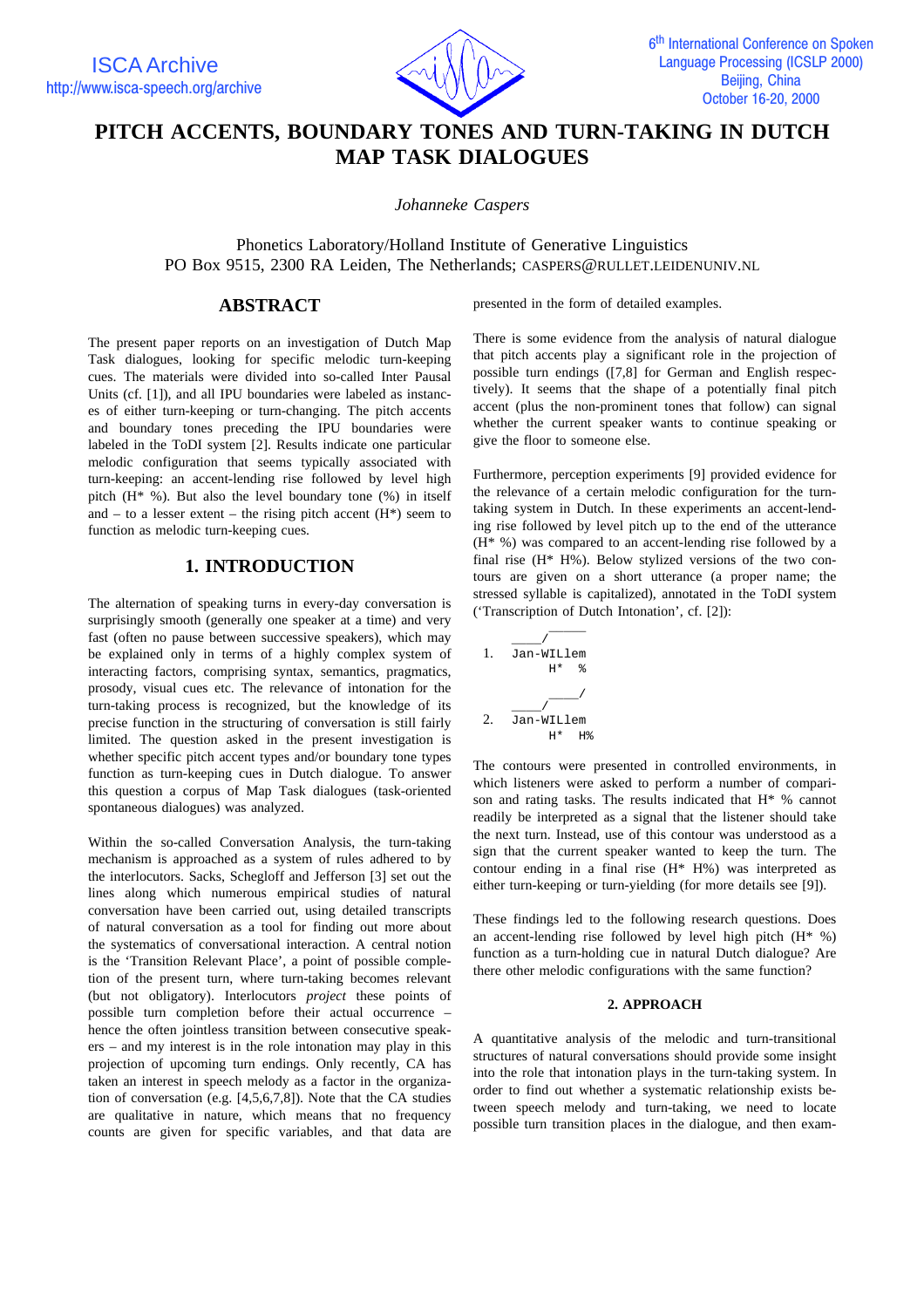ine these places for the transition type actually occurring and the melodic characteristics immediately preceding these positions. I adopt the approach taken by Koiso et al. [1] who use so-called *Inter Pausal Units* (IPUs) to divide spontaneous dialogues into turn-relevant components. IPUs can be determined objectively and the boundaries between these units can be labeled as instances of either turn-holding or turn-changing. The accent-lending and boundary-marking configurations preceding every IPU boundary were described in terms of the ToDI model. After these labeling stages, the available data were viewed in the light of the research questions posed.

## **3. MATERIALS**

Use was made of a corpus of Dutch guided spontaneous conversations, so-called Map Task dialogues (cf. [10]). In these task-oriented dialogues, maps provide a handle on an essentially spontaneous conversation. Two roles can be distinguished: an 'instruction giver' and an 'instruction follower'. The former participant has a map with a route drawn on it and s/he has to explain to the instruction follower which route to draw on his or her unmarked copy of the map. The participants cannot see each other's maps. Both maps have a number of reference points on it (e.g., 'old pond', 'new pond', 'green meadow') and by introducing small differences between these reference points it is possible to complicate the dialogue to some extent. The materials used for the present investigation were collected by Bob Ladd and Astrid Schepman.

## **4. ANALYSIS**

#### **4.1. Inter Pausal Units**

The materials were divided into *Inter Pausal Units*. An IPU is defined as "a stretch of a single speaker's speech bounded by pauses longer than 100 ms" ([1], p. 299). This means that boundaries were drawn in all positions where a pause longer than 100 ms appeared in the signal, and in positions where a change of speaker occurred. In contrast with [1], overlapping stretches of speech were included in the analysis.

#### **4.2. Transition types**

All IPU boundaries were characterized with respect to turntransition type. A division was made between the categories *turn-holding* and *turn-changing*: the former meaning that the same speaker continues after a (turn-internal) pause of 100 ms or more, or after a backchannel uttered by the listener (a short optional utterance like 'uh-huh'), the latter indicating that a turn change has occurred (i.e., the current listener takes the next turn). Interruptions were categorized as instances of turnkeeping, since the interrupted speaker *intended* to keep his or her turn. For more details the reader is referred to [11].

## **4.3. Melodic Characteristics**

The third stage of the analysis comprised a transcription of the melodic phenomena occurring immediately before each IPU

boundary. As a tool for labeling the melodic phenomena, the recently developed ToDI system was chosen. Starting from the principle that the "potential last accent" (cf. [7]) is of major importance to the turn-taking system, the last pitch accent before every IPU boundary was transcribed, as well as the tone sequence following this accent up to the boundary. The intonation was labeled on the basis of the auditory impression of the pitch curve only. Before every IPU boundary a boundary tone was transcribed, which means that intonation domain boundaries were determined by pauses or speaker changes actually occurring in the material, and not by the syntactic structure of the utterance. Note that, as a result, the boundary tones marked in the current analysis do not necessarily correspond to the boundary tones as defined by ToDI.

#### **5. RESULTS**

In total, eight complete Map Task dialogues were analyzed, amounting to over 40 minutes of speech. These materials contained 1552 IPU boundaries. It was hypothesized that an accent-lending rise followed by a level high tone  $(H^* \%)$ would predominantly be followed by a turn from the same speaker. Table 1 presents the frequency of turn-changing versus turn-holding transitions immediately following the H\* % configurations found in the materials (N=140).

| IPU transition type | frequency        |  |  |
|---------------------|------------------|--|--|
| $+$ CHANGE          | (14%)<br>19      |  |  |
| - CHANGE            | (86%)<br>121     |  |  |
| total               | $(100\%)$<br>140 |  |  |

**Table 1:** Absolute (and relative) frequency of turn-changing (+CHANGE) and turn-holding transitions (−CHANGE) after H\*%.

The table shows that in 86% of the cases the configuration  $H^*$ % is followed by an utterance by the same speaker (−CHANGE), which confirms the turn-holding character hypothesized of this melodic configuration. However, the amount of available data is relatively small, since only 140 of the 1552 IPU boundaries analyzed were preceded by H\* % (9%). The fact that there is no clear boundary tone in the H\* % configuration – the pitch remains flat until the following IPU boundary and does not drop to a clear low point (L%) or rise to a high point (H%) on the final syllable – may be crucial to the issue of turn-taking. In the ToDI system, nuclear contours ending in % are described as "half-completed", clearly pointing to the unfinished nature of such melodic configurations.

The following question then presented itself: do *all* configurations ending in % generally function as turn-holding cues? Table 2 presents the number of turn-changing and turn-holding transitions broken down by boundary tone type. Note that the materials contained 94 cases that could not be transcribed (labeled "?"), partly due to considerable overlap in speech.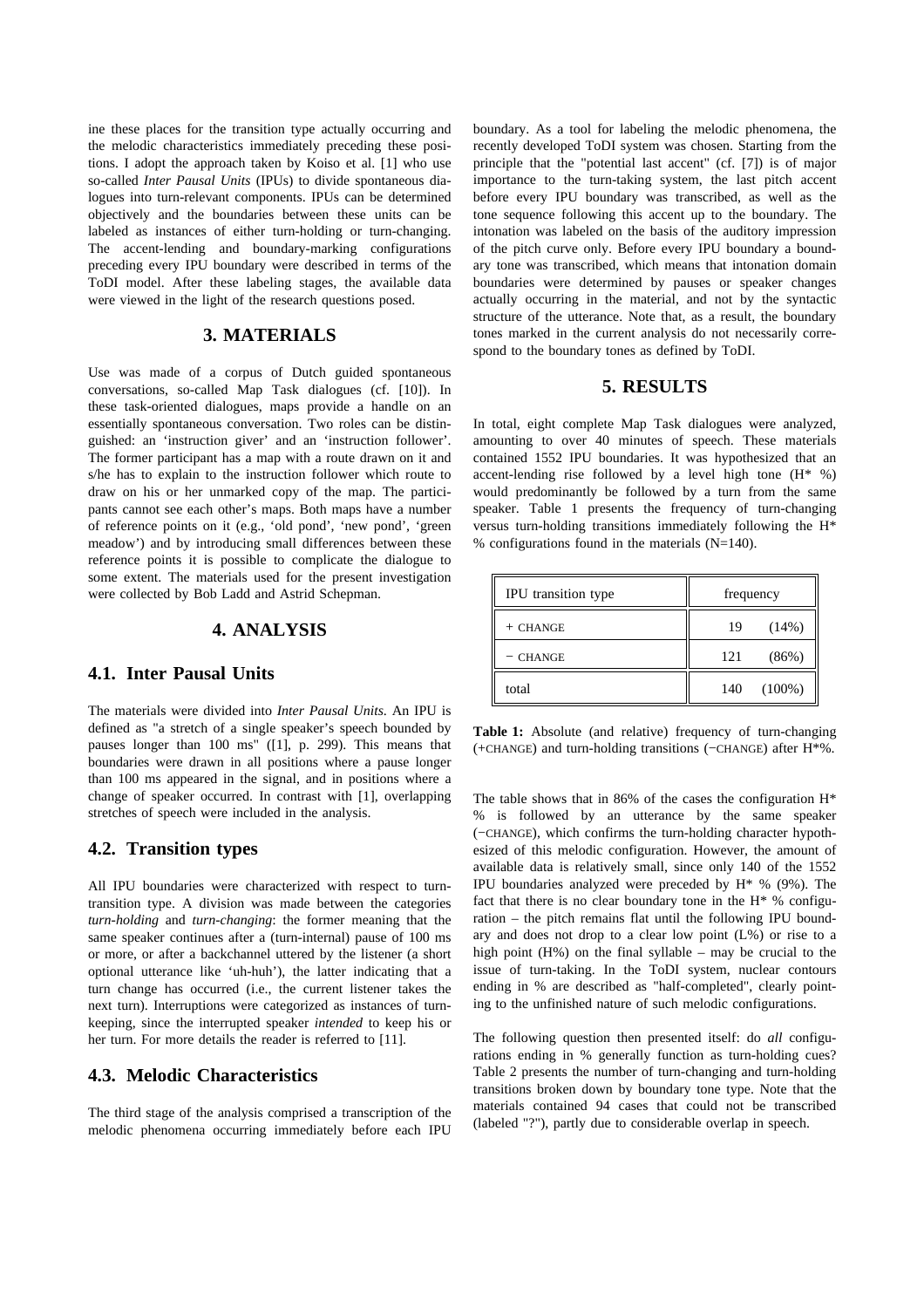|                              | IPU transition type |          |            |          |       |
|------------------------------|---------------------|----------|------------|----------|-------|
| preceding boundary tone type | $+$ CHANGE          |          | $-$ CHANGE |          | total |
| L%                           | 275                 | (54%)    | 234        | (46%)    | 509   |
| H%                           | 254                 | (45%)    | 315        | (55%)    | 569   |
| %                            | 58                  | (15%)    | 322        | (85%)    | 380   |
| ?                            | 37                  | (39%)    | 57         | (61%)    | 94    |
| total                        | 624                 | $(40\%)$ | 928        | $(60\%)$ | 1552  |

**Table 2:** Absolute (and relative) frequency of turn-changing transitions (+CHANGE) versus turn-holding transitions (−CHANGE) per type of preceding boundary tone; grey cells contain the data for the level boundary tones (%).

Results show that in the majority of cases an IPU boundary was preceded by a low  $(N=509)$  or high  $(N=569)$  boundary tone. After an L% boundary tone the turn changes in 54% of the cases, and after a H% boundary tone the current speaker keeps the turn in 55% of the cases. IPU boundaries that are preceded by level non-low pitch (%, N=380) are followed by a transition that can be interpreted as turn-keeping in 85% of the cases (i.e., the current speaker continues after a pause, the current listener backchannels, or the current speaker is interrupted). A post-hoc analysis indicates that the percentage of turn-keeping transitions differs significantly for all three boundary tones: after L% there is a tendency to change the turn and after H% to hold the turn, but after % the effect is much more outspoken: in most cases the turn stays with the current speaker.

The results for the % boundary tone closely resemble those found for the H\* % configuration as a whole (cf. table 1); does this mean that the pitch accent type preceding the % boundary tone is irrelevant? Table 3 gives the frequency of turn-keeping and turn-changing transitions broken down by the different pitch accent types. Since a number of IPUs contained a boundary tone but no pitch accent – the majority of these cases constitute a filled pause ('uhm'), or function as a backchannel (cf.  $[12]$ ) – the total number of cases in table 3 is considerably lower than in table 2.

Averaging over boundary tone types, a rising pitch accent (H\*) is followed by an utterance from the same speaker in 74% of the cases, whereas H\*L and L\*(H) accents are followed by a change of speaker in roughly half of the cases. A post-hoc analysis reveals that the H\* pitch accent is followed by a significantly higher percentage of turn-keeping transitions than each of the other three types of pitch accents; there were no further differences. Limiting the dataset to the IPUs that contain a – transcribable – pitch accent as well as a boundary tone, ANOVA shows main effects of boundary tone type  $(F<sub>(2,1081)</sub> = 40.36, p<.001)$  and pitch accent type  $(F<sub>(3,1080)</sub> = 3.46,$ p<.05) on the percentage of following turn-keeping transitions, as well as a significant interaction  $(F_{(6,1072)} = 4.51, p<0.01)$ . This means that, in addition to a large effect of boundary tone type

and a much smaller effect of pitch accent type, there is a combined influence of both tone types on the chances for turnkeeping at the following IPU boundary. For lack of space this issue will not be further elaborated upon here.

So far, the available data present no clearly turn-yielding melodic configurations.

## **6. CONCLUSION AND DISCUSSION**

The data presented in section 5 provide support for the hypothesis that an accent-lending rise followed by level pitch (H\* %) functions as a turn-keeping cue in Dutch spontaneous dialogues. Furthermore, the data show that when there is no clear boundary tone immediately before an IPU boundary, there is no subsequent speaker change in approximately 85% of the cases, in contrast with low or high boundary tones, which are followed by a turn change in roughly half of the cases. The results indicate that the absence of a clear boundary tone is generally taken as a sign that the current speaker has not finished yet (and wants to continue).

The findings are in concurrence with results presented in [9], where an accent-lending rise followed by a high boundary tone (H\* H%) was found to be ambiguous between turn-keeping and turn-yielding, whereas an accent-lending rise followed by level pitch (H\* %) was interpreted by subjects as a signal for turn-keeping. The findings also support the intuition of [7] and [9] that intonation does not seem to play an unequivocal role in yielding the turn (in German and Dutch respectively), whereas there does seem to be evidence for the existence of melodic turn-keeping cues.

In their paper presenting a qualitative analysis of British English conversation, [8] conclude that there are specific "TRP-projecting accents" – pitch accents that project a Transition Relevant Place – as well as specific non-TRP-projecting accents. The current findings indicate that Dutch also has a non-TRP-projecting accent, but the data present no evidence for the existence of specific TRP-projecting configurations.